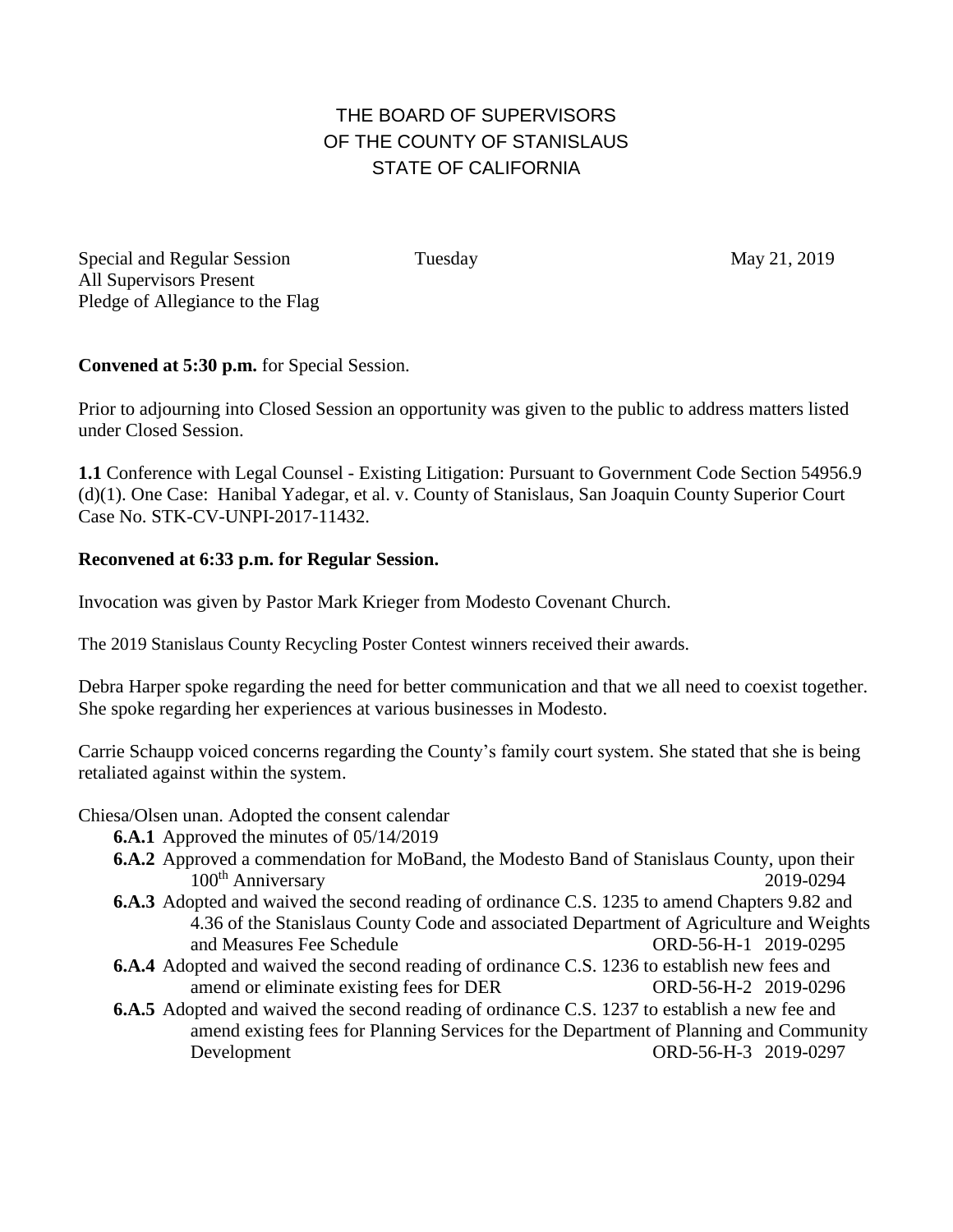- **6.B.1** Approved the agreements with service providers for CSA effective 07/01/2019 as reflected in the agenda item; authorized the CSA Director, or her designee, to sign the agreements identified in Attachment A and Attachment B, attached to the agenda item; authorized the CSA Director, or her designee, to negotiate and sign amendments to agreements discussed in the agenda item, as Attachment A, to add services and payment for services up to \$100,000 per agreement, budget permitting, throughout the term of the agreement; authorized the CSA Director, or her designee, to negotiate and sign amendments to agreements discussed in the agenda item, as Attachment B, to add services and payment for services up to \$50,000 per agreement, budget permitting, throughout the term of the agreement; and, authorized the County Purchasing Agent, to negotiate and sign amendments to the United Way 2-1-1 Services agreement identified in Attachment A, attached to the agenda item, to add services and payment for services up to \$100,000, budget permitting, throughout the term of the agreement – CSA 2019-0298
- **6.B.2** Set a public hearing on 06/25/2019 at the 9:00 a.m. meeting to consider adjustments to the Stanislaus County Franchise Maximum Rates for solid waste collection services – DER 2019-0299
- **6.B.3** Approved Grant Agreement Number 18-10776, with the California Department of Public Health for Implementing Core HIV Program Management for the period of 01/01/2019 through 12/31/2022; and, authorized the HSA Managing Director, or her designee, to sign and execute the contract and any subsequent amendments – HSA 2019-0300
- **6.B.4** Authorized the Mountain Valley Emergency Medical Services Agency to expend System Enhancement Funds on behalf of the County to purchase First Watch fire first responder On-Line Compliance Utility Module – HAS 2019-0301
- **6.B.5** Declared the list of vehicles and equipment, attached to the agenda item, as surplus and authorized these assets to be auctioned; and, directed the Auditor-Controller to deposit all receipts from the sale of these assets net of General Services Agency – Fleet Services cost, into departmental accounts as appropriate to the fixed asset location of the asset – GSA 2019-0302
- **6.B.6** Introduced and waived the first reading of ordinance C.S. 1239 amending Section 2.24.060 of the Stanislaus County Code to modify the Purchasing Agent's bidding threshold for individual items and reporting requirements from \$5,000 to \$15,000 – GSA

ORD-56-I-2 2019-0303

- **6.C.1** Approved the Transportation Development Act Claim for FY 2019-2020 in the amount of \$7,470,644; and, authorized the Director of Public Works to execute and submit the claim to StanCOG – PW 2019-0304
- **6.C.2** Approved the Amended and Restated Memorandum of Agreement between the County of Stanislaus and the City of Modesto for the Preliminary Engineering Phase of the 7<sup>th</sup> Street Bridge Project; and, authorized the Chairman to execute the Amended and Restated Memorandum of Agreement for the Preliminary Engineering Phase of the  $7<sup>th</sup>$  Street Bridge Project – PW C-6-M-2 2019-0305
- **6.C.3** Approved the Plans and Specifications for the Mitchell Road Pavement Maintenance Project; awarded a contract for Construction Services to George Reed, Inc. of Modesto, CA for the Mitchell Road Pavement Maintenance Project; authorized the Director of Public Works to execute a contract with George Reed, Inc. in the amount of \$2,299,750 and to sign necessary documents, including any amendments to the agreement not to exceed 10%, in accordance with Public Contract Code Section 20137 and 20142; and, authorized the Director of Public Works to take any appropriate action necessary to carry out the purpose and intent of these recommendations – PW 2019-0306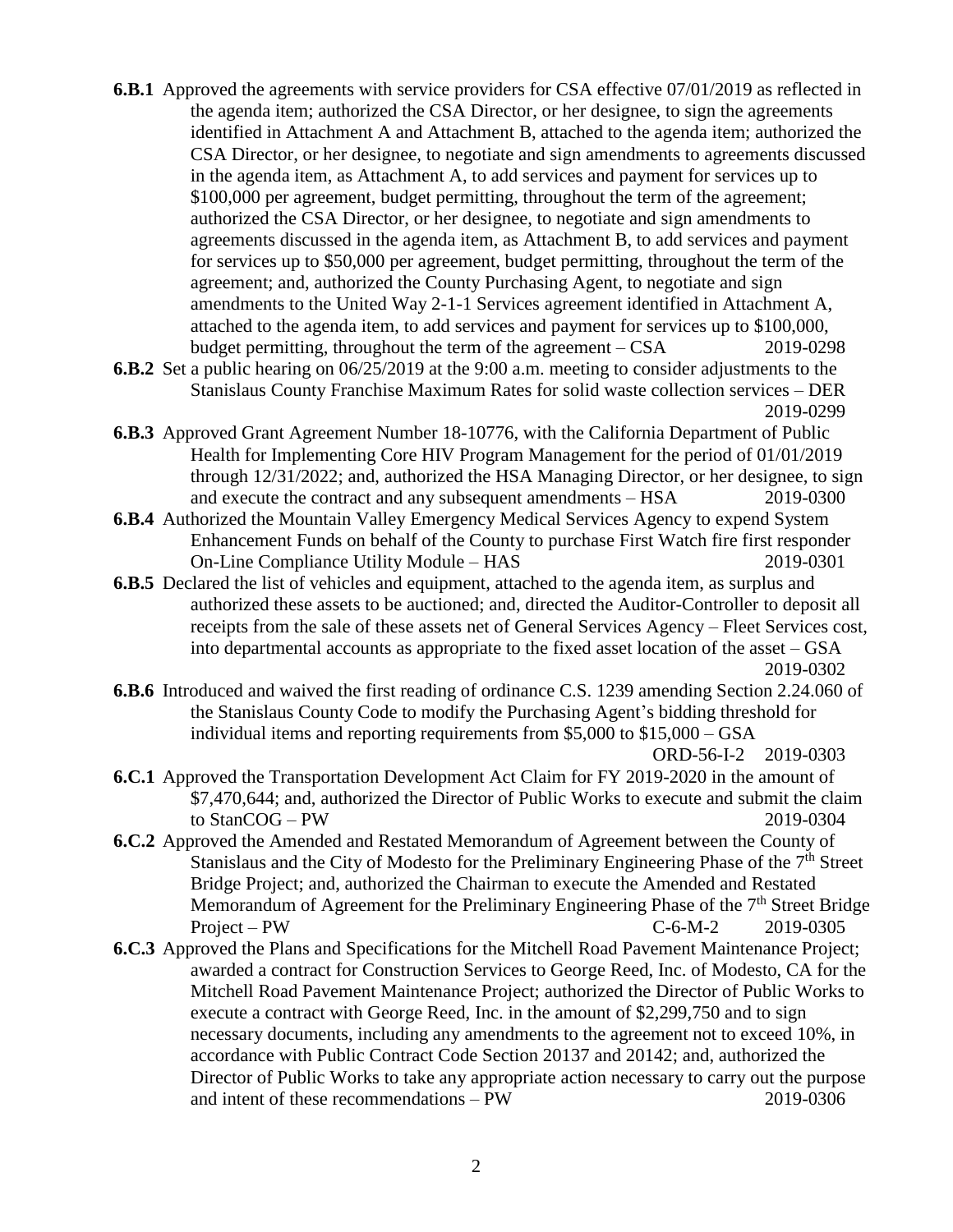**6.D.1** Adopted a resolution to authorize the Director of Planning and Community Development to participate in the State of California Housing and Community Development Department's (HCD) California Emergency Solutions and Housing (CESH) Program; authorized the Director of Planning and Community Development to submit a Grant Application Package to the California Department of HCD; authorized the County to accept, if awarded, the CESH program funding and authorize the Director of Planning and Community Development to execute an Administrative Entity Standard Agreement with HCD; and, authorized the Director of Planning and Community Development to execute any related program agreements, contracts, or other documentation required for implementation of CESH program funding awarded to Stanislaus County by HCD, this authorization includes the use of any program income in accordance with applicable program guidelines – Planning 2019-0307

Olsen/Chiesa unan. **7.1** Closed the 30-day public review period and conducted a public hearing; approved the draft Stanislaus Urban County's FY 2019-2020 AAP for submittal to the Unites States Department of HUD; authorized the Director of Planning and Community Development to sign and submit to HUD the applications for Federal Assistance (SF-424 and SF-424D), and CDBG and ESG Program certifications; authorized the County CEO to sign the FY 2019-2020 Subrecipient Agreements with each Stanislaus Urban County member; authorized the Director of Planning and Community Development to execute any related program agreements, contracts, or other documentation required for implementation of CDBG, ESG, HOME Investment Partnerships Program (HOME), and any other programs identified in the AAP, the authorization includes the use of any program income in accordance with applicable program guidelines; and, authorized the Planning and Community Development Department to incorporate any comments received prior to the close of public review period and during the public hearing in the final documents and to make alterations to the documents as directed by HUD, provided alterations are technical in nature and do not alter the approved programs or funding allocations – Planning 2019-0308

**8.1** The Agricultural Commissioner presented a report regarding the status and potential options related to industrial hemp cultivation in Stanislaus County, and the following motions were made:

Supervisor DeMartini made a **motion that failed for a lack of a second** to approve Option 2 (c): Begin the process to enact a moratorium to prohibit all hemp production until state and federal regulations are established and the state receives federal approval of its industrial hemp program.

Olsen/Chiesa (4-1)(DeMartini opposed) **8.1** Accepted a report from the Ag Commissioner regarding the status and potential options related to industrial hemp cultivation in Stanislaus County; the Board considered options for the next steps related to industrial hemp cultivation in the Stanislaus County unincorporated area; and, the Board **amended** the item to add and approve Option (d) to read as follows: "Directed staff to return in two weeks with a pilot program for Board consideration that would allow a limited amount of Hemp cultivation activity through the end of the year" – Ag Commissioner 2019-0309

**Corr 1** Referred to the Clerk-Recorder and Registrar of Voters, a letter from the Keyes Community Services District regarding the appointment of Johnathon Parker to their Board of Directors.

**Corr 2** Referred to the CEO, a copy of the 1st Quarter Financial Reports for the Gallo Center for the Arts for the period of 01/01/2019 through 03/31/2019.